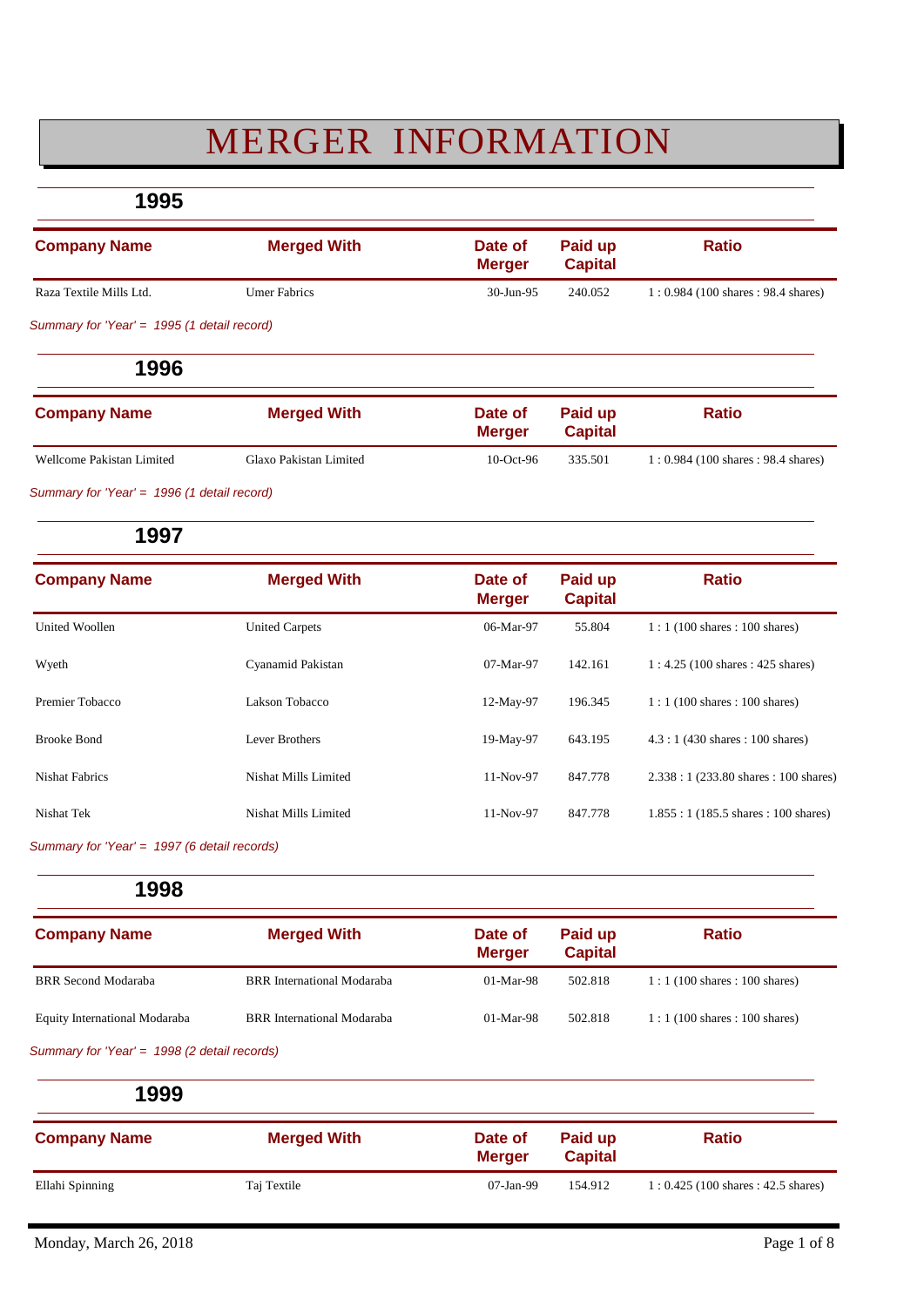| Sitara Spinning         | Sitara Chemical         | 11-Nov-99 | 83.145 | $1:0.24(100 \text{ shares}:24 \text{ shares})$ |
|-------------------------|-------------------------|-----------|--------|------------------------------------------------|
| Al-Ata Leasing Modaraba | First Crescent Modaraba | 16-Dec-99 | 57.750 | $1: 0.9662$ (100 shares : 96.62 shares)        |

*Summary for 'Year' = 1999 (3 detail records)*

**2000**

| <b>Company Name</b> | <b>Merged With</b> | Date of<br><b>Merger</b> | Paid up<br><b>Capital</b> | <b>Ratio</b>                                 |
|---------------------|--------------------|--------------------------|---------------------------|----------------------------------------------|
| D.G. Khan Electric  | D.G. Khan Cement   | $31-May-00$              | 200.000                   | $1:1(100 \text{ shares}:100 \text{ shares})$ |
|                     |                    |                          |                           |                                              |

*Summary for 'Year' = 2000 (1 detail record)*

**2001**

| <b>Company Name</b>              | <b>Merged With</b>                   | Date of<br><b>Merger</b> | Paid up<br><b>Capital</b> | <b>Ratio</b>                                              |
|----------------------------------|--------------------------------------|--------------------------|---------------------------|-----------------------------------------------------------|
| Dhan Fibres                      | Dewan Salman Fibre                   | $10$ -Feb- $01$          | 2.967.674                 | $3:1(300 \text{ shares}: 100 \text{ shares})$             |
| First Confidence Modaraba        | First Crescent Modaraba              | $23$ -Feb-01             | 60.500                    | $1: 0.93$ (100 shares : 93 shares)                        |
| Confidence Mutual Fund           | <b>BSJS Balance Fund</b>             | $07 - Jun - 01$          | 100.000                   | $1:1(100 \text{ shares}:100 \text{ shares})$              |
| First Ibrahim Modaraba           | <b>Ibrahim</b> Leasing               | $20 - \text{Jun} - 01$   | 116.000                   | $1:1(100 \text{ shares}:100 \text{ shares})$              |
| Maple Leaf Electric Company Ltd. | Kohinoor Textile / Maple Leaf Cement | $01-Ju1-01$              | 520,000                   | $1: 0.503 \& 0.497 (100 shares : 50.3 \&$<br>49.7 shares) |
| R.R.P Limited                    | Nimir Resins Limited                 | $21-Sep-01$              | 26.772                    | $1:1(100 \text{ shares}:100 \text{ shares})$              |
| Guardian Leasing Modaraba        | Guardian Modaraba (Providence Mod.)  | $05-Nov-01$              | 100.000                   | $1:1(100 \text{ shares}:100 \text{ shares})$              |

*Summary for 'Year' = 2001 (7 detail records)*

| <b>Company Name</b>           | <b>Merged With</b>            | Date of<br><b>Merger</b> | Paid up<br><b>Capital</b> | <b>Ratio</b>                                     |
|-------------------------------|-------------------------------|--------------------------|---------------------------|--------------------------------------------------|
| Al- Faysal Investment Ltd.    | Faysal Bank Limited           | $10$ -Jan- $02$          | 978.705                   | $1:1.16(100 \text{ shares}: 116 \text{ shares})$ |
| Ghandhara Leasing             | Al-Zamin Leasing Modaraba     | $01$ -Feb- $02$          | 82.597                    | $1:1(100 \text{ shares}: 100 \text{ shares})$    |
| Ibrahim Textile Mills Ltd.    | <b>Ibrahim Fibres</b>         | $04$ -Feb- $02$          | 170.000                   | $1.17:1(117 \text{ shares}: 100 \text{ shares})$ |
| <b>Ibrahim Energy Limited</b> | <b>Ibrahim Fibres</b>         | $04$ -Feb- $02$          | 150.000                   | $0.90:1(90 \text{ shares}:100 \text{ shares})$   |
| Zainab Textile Mills Limited  | <b>Ibrahim Fibres</b>         | $04$ -Feb- $02$          | 202.400                   | $1.28:1(128 \text{ shares}:100 \text{ shares})$  |
| A. A. Textile Mills Ltd.      | <b>Ibrahim Fibres</b>         | $04$ -Feb- $02$          | 154.688                   | $1.15:1(115 \text{ shares}: 100 \text{ shares})$ |
| Atlas Lease                   | Atlas Investment Bank Ltd     | $15-Mar-02$              | 201.341                   | $1:1(100 \text{ shares}: 100 \text{ shares})$    |
| Knoll Pharmaceuticals Ltd.    | Abbott Laboratories Ltd.      | $24-May-02$              | 230.487                   | $1:1.25(100 \text{ shares}: 125 \text{ shares})$ |
| <b>Security Stock Funds</b>   | <b>BSJS Balance Funds Ltd</b> | $18$ -Jun- $02$          | 100.000                   | $1:0.9(100 \text{ shares}:90 \text{ shares})$    |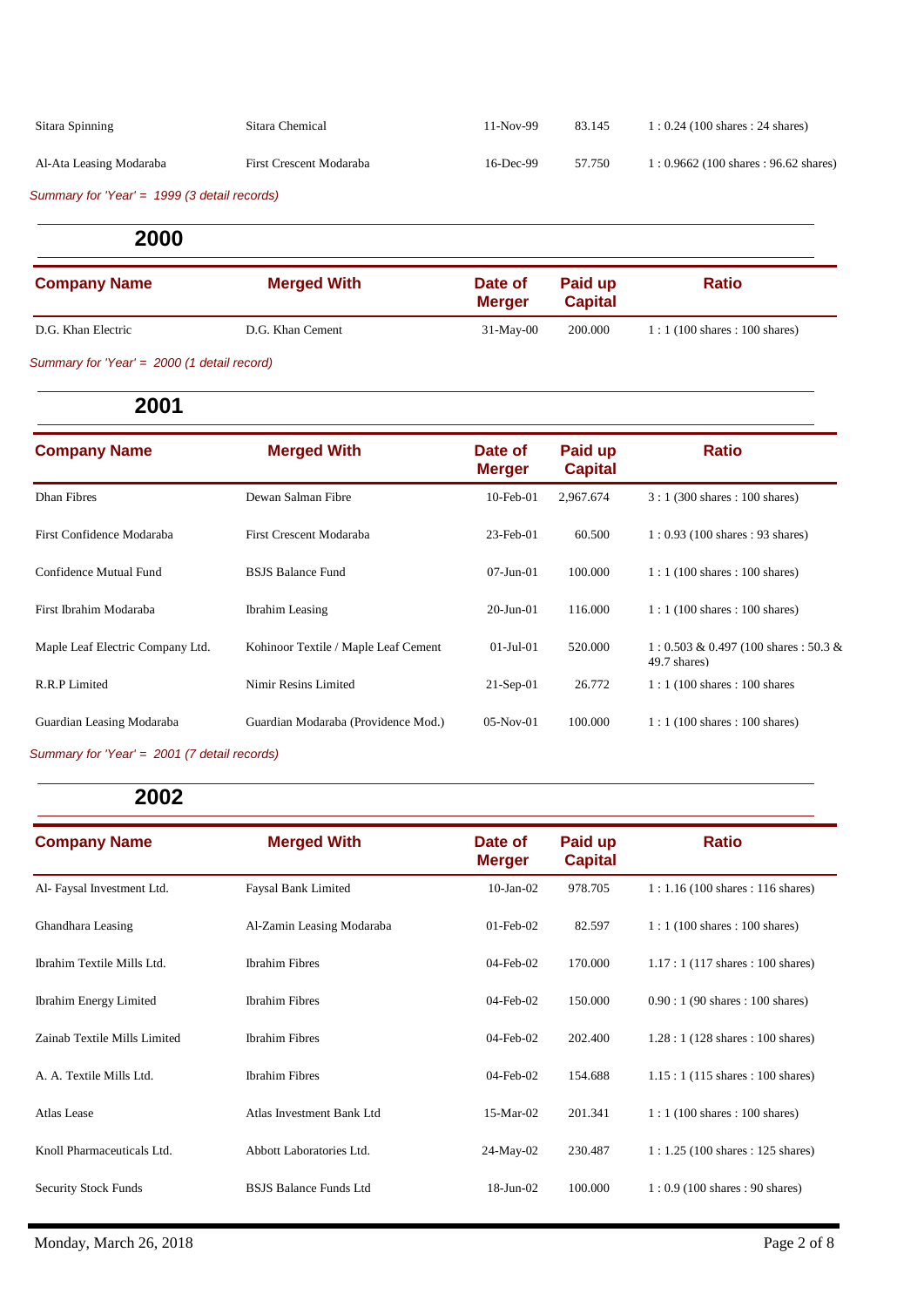| Pakistan Industrial Leasing   | Trust Invesment Bank Ltd                    | $22$ -Jul-02  | 217.894 | $1:1.70(100 \text{ shares}: 170 \text{ shares})$    |
|-------------------------------|---------------------------------------------|---------------|---------|-----------------------------------------------------|
| Second Prudential Modaraba    | First Prudential Modaraba                   | $22$ -Oct-02  | 212.355 | $1:1.61(100 \text{ shares}:161 \text{ shares})$     |
| Third Prudential Modaraba     | First Prudential Modaraba                   | $22$ -Oct-02  | 255.990 | $1:1.37(100 \text{ shares}:137 \text{ shares})$     |
| Smith, Kline & French         | GlaxoWellcome Pakistan Limited              | $27-Nov-02$   | 45,000  | $1:1(100 \text{ shares}:100 \text{ shares})$        |
| Ellahi Electric Company Ltd.  | Nagina Cotton Mills Ltd (Preference Shares) | $24$ -Dec-02  | 360,000 | $1:1(100 \text{ shares}:100 \text{ shares})$        |
| Kohinoor Gujar Khan Mills Ltd | Kohinoor Textile Mills Ltd.                 | $27 - Dec-02$ | 95.061  | $2.289:1(228.9 \text{ shares}: 100 \text{ shares})$ |
| Kohinoor Raiwind Mills Ltd.   | Kohinoor Textile Mills Ltd.                 | $27 - Dec-02$ | 140.000 | $1:4.615(100 \text{ shares}: 461.5 \text{ shares})$ |

*Summary for 'Year' = 2002 (16 detail records)*

## **2003**

| <b>Company Name</b>                     | <b>Merged With</b>                       | Date of<br><b>Merger</b> | Paid up<br><b>Capital</b> | <b>Ratio</b>                                      |
|-----------------------------------------|------------------------------------------|--------------------------|---------------------------|---------------------------------------------------|
| Orient Insurance Company Ltd.           | Business & Industrial Insurance Co. Ltd. | $22-Jan-03$              | 40.000                    | $1.08:1(108 \text{ shares}:100 \text{ shares})$   |
| Nafees Cotton Mills Ltd.                | Legler - Nafees Denim Mills Ltd.         | $29$ -Jan-03             | 135.703                   | $1:4.05(100 \text{ shares}: 405 \text{ shares})$  |
| KASB & Company Ltd.                     | KASB Bank Ltd.                           | $04$ -Jun- $03$          | 383.631                   | $1:2.32(100 \text{ shares}:232 \text{ shares})$   |
| <b>Crescent Investment Bank Limited</b> | MashreqBank Pakistan Limited             | $09 - \text{Jul} - 03$   | 500.257                   | $1:2.36(100 \text{ shares}:236 \text{ shares})$   |
| First Crescent Modaraba                 | First Standard Investment Bank Ltd.      | $31 - \text{Jul} - 03$   | 226.187                   | $1:3(100 \text{ shares}:300 \text{ shares})$      |
| First Professional Modaraba             | Al-Zamin Leasing Modaraba                | $01-Aug-03$              | 77.674                    | $1:1(100 \text{ shares}:100 \text{ shares})$      |
| <b>PEL Appliances Limited</b>           | Pak Elektron Limited                     | $30-Aug-03$              | 58.500                    | $1: 0.14$ (100 shares : 14 shares)                |
| NDLC (Rs.5 per share)                   | IFIC Bank Limited (Rs. 10 per share)     | $17-Oct-03$              | 377.400                   | $1:1.1764(100 \text{ shares}:117 \text{ shares})$ |

*Summary for 'Year' = 2003 (8 detail records)*

| <b>Company Name</b>               | <b>Merged With</b>              | Date of<br><b>Merger</b> | Paid up<br><b>Capital</b> | <b>Ratio</b>                                         |
|-----------------------------------|---------------------------------|--------------------------|---------------------------|------------------------------------------------------|
| Kohinoor Genertek Limited         | Kohinoor Weaving Mills Limited  | $13$ -Jan- $04$          | 163.000                   | $3.569:1(357 \text{ shares}: 100 \text{ shares})$    |
| Twenty First (21) ICP Mutual Fund | <b>ABAMCO Stock Market Fund</b> | $07$ -Feb- $04$          | 100.000                   | $1:0.432(100 \text{ shares}: 43.2 \text{ shares})$   |
| Twenty Third (23) ICP Mutual Fund | <b>ABAMCO Stock Market Fund</b> | $07$ -Feb- $04$          | 200,000                   | $1:0.466(100 \text{ shares}: 46.6 \text{ shares})$   |
| Twenty Fifth (25) ICP Mutual Fund | <b>ABAMCO Stock Market Fund</b> | $07$ -Feb- $04$          | 400.000                   | $1: 0.909$ (100 Shares : 90.9 Shares)                |
| <b>KASB</b> Leasing Limited       | <b>KASB Bank Limited</b>        | $10-Mar-04$              | 200,000                   | $1:1.05(100 \text{ shares}:105 \text{ shares})$      |
| First (1) ICP Mutual Fund         | <b>ABAMCO Capital Fund</b>      | 13-Mar-04                | 125.000                   | $1: 1.013(100 \text{ shares}: 101.3 \text{ shares})$ |
| Third (3) ICP Mutual Fund         | <b>ABAMCO</b> Capital Fund      | $13-Mar-04$              | 122.500                   | $1:1.243(100 \text{ shares}:124.3 \text{ shares})$   |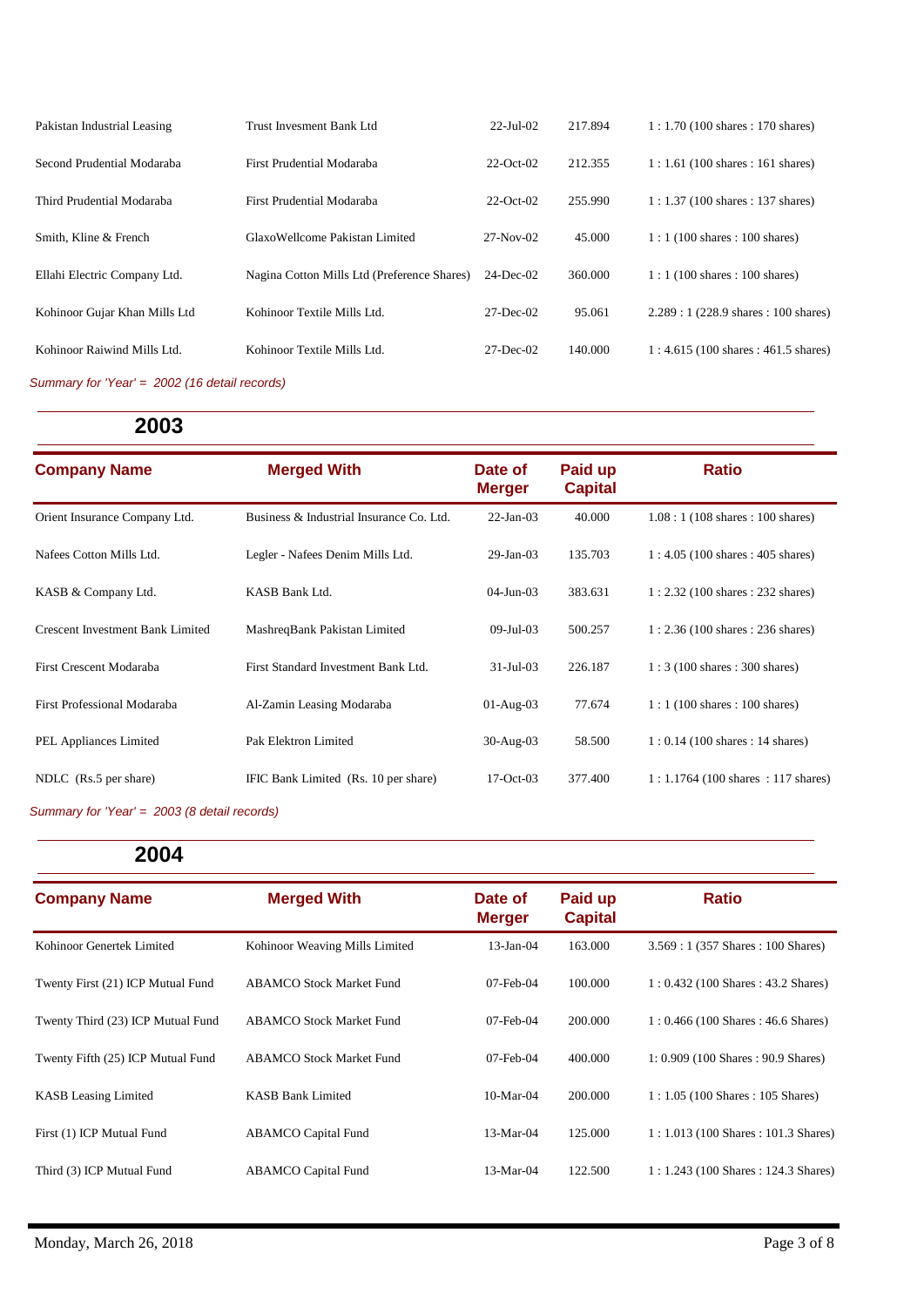| Fifteenth (15) ICP Mutual Fund           | <b>ABAMCO</b> Capital Fund             | 13-Mar-04 | 121.250 | 1: 1.110 (100 Shares: 111 Shares)                     |
|------------------------------------------|----------------------------------------|-----------|---------|-------------------------------------------------------|
| Twelefth (12) ICP Mutual Fund            | <b>ABAMCO</b> Capital Fund             | 13-Mar-04 | 123.750 | 1: 1.097 (100 Shares: 109.7 Shares)                   |
| Eight (8) ICP Mutual Fund                | <b>ABAMCO</b> Capital Fund             | 13-Mar-04 | 126.250 | 1: 1.303 (100 Shares: 130.3 Shares)                   |
| Twentyeth (20) ICP Mutual Fund           | <b>ABAMCO</b> Capital Fund             | 13-Mar-04 | 122.500 | 1: 1.261 (100 Shares: 126.1 Shares)                   |
| Nineteenth (19) ICP Mutual Fund          | ABAMCO Capital Fund                    | 13-Mar-04 | 122.500 | 1:1.303 (100 Shares: 130.3 Shares)                    |
| Eleventh (11) ICP Mutual Fund            | <b>ABAMCO</b> Capital Fund             | 13-Mar-04 | 123.750 | 1: 1.341 (100 Shares: 134.1 Shares)                   |
| Fidelity Investment Bank Limited         | <b>Trust Commercial Bank Limited</b>   | 30-Apr-04 | 345.000 | 1: 1.198 (100 Shares: 119.8 Shares)                   |
| Trust Investment Bank Limited            | <b>Trust Commercial Bank Limited</b>   | 30-Apr-04 | 469.418 | 1: 1.084 (100 Shares: 108.4 Shares)                   |
| First General Leasing Modaraba           | First Dawood Investment Bank Limited   | 12-May-04 | 56.250  | 1:0.062 (100 Shares: 6.2 Shares)                      |
| Industrial Capital Modaraba              | First Dawood Investment Bank Limited   | 12-May-04 | 94.875  | $1:0.013(100 \text{ shares}: 1.3 \text{ shares})$     |
| Twenty Second (22) ICP Mutual Fund       | PICIC Investment Fund                  | 07-Jun-04 | 460.000 | 1: 0.794 (100 Shares: 79.4 Shares)                    |
| Eighteenth (18) ICP Mutual Fund          | PICIC Investment Fund                  | 07-Jun-04 | 143.750 | 1:0.872 (100 Shares: 87.2 Shares)                     |
| Fifth (5) ICP Mutual Fund                | PICIC Investment Fund                  | 07-Jun-04 | 143.750 | 1: 1.020 (100 Shares: 102 Shares)                     |
| Seventeenth (17) ICP Mutual Fund         | PICIC Investment Fund                  | 07-Jun-04 | 143.750 | 1: 1.048 (100 Shares: 104.8 Shares)                   |
| Sixteenth (16) ICP Mutual Fund           | PICIC Investment Fund                  | 07-Jun-04 | 143.750 | $1:0.811(100 \text{ shares}: 81.1 \text{ shares})$    |
| Fourteenth (14) ICP Mutual Fund          | PICIC Investment Fund                  | 07-Jun-04 | 143.750 | $1:0.981(100 \text{ shares}:98.1 \text{ shares})$     |
| Thirteenth (13) ICP Mutual Fund          | PICIC Investment Fund                  | 07-Jun-04 | 143.750 | 1: 2.714 (100 Shares: 271.4 Shares)                   |
| Tenth (10) ICP Mutual Fund               | PICIC Investment Fund                  | 07-Jun-04 | 143.750 | 1: 1.320 (100 Shares: 132 Shares)                     |
| Nineth (9) ICP Mutual Fund               | PICIC Investment Fund                  | 07-Jun-04 | 143.750 | 1: 1.494 (100 Shares: 149.4 Shares)                   |
| Sixth (6) ICP Mutual Fund                | PICIC Investment Fund                  | 07-Jun-04 | 143.750 | $1:1.912(100 \text{ shares}:191.2 \text{ shares})$    |
| Second (2) ICP Mutual Fund               | PICIC Investment Fund                  | 07-Jun-04 | 143.750 | $1:0.927(100 \text{ shares}:92.7 \text{ shares})$     |
| Twenty Fourth (24) ICP Mutual Fund       | PICIC Investment Fund                  | 07-Jun-04 | 800.000 | $1: 0.552 (100 \text{ shares} : 55.2 \text{ shares})$ |
| Seventh (7) ICP Mutual Fund              | PICIC Investment Fund                  | 07-Jun-04 | 143.750 | $1:1.050(100 \text{ shares}:105 \text{ shares})$      |
| Paramount Leasing Limited                | First Standard Investment Bank Limited | 18-Jun-04 | 250.000 | $0.513:1(51.3 \text{ shares}: 100 \text{ shares})$    |
| First Leasing Corporation Limited        | First Standard Investment Bank Limited | 18-Jun-04 | 272.783 | 3.268 : 1 (326.8 Shares : 100 Shares)                 |
| Pacific Leasing Company Limited          | First Standard Investment Bank Limited | 18-Jun-04 | 200.000 | $0.555:1(55.5 \text{ shares}: 100 \text{ shares})$    |
| Dilon Limited                            | Dawood Lawrencepur Limited             | 29-Jun-04 | 23.595  | $1:0.85(100 \text{ shares}: 85 \text{ shares})$       |
| Lawrencepur Woollen & Tex. Mills<br>Ltd. | Dawood Lawrencepur Limited             | 29-Jun-04 | 50.222  | $1:0.92(100 \text{ shares}:92 \text{ shares})$        |
| Burewala Textile Mills Limited           | Dawood Lawrencepur Limited             | 29-Jun-04 | 73.074  | $1:1.17(100 \text{ shares}:117 \text{ shares})$       |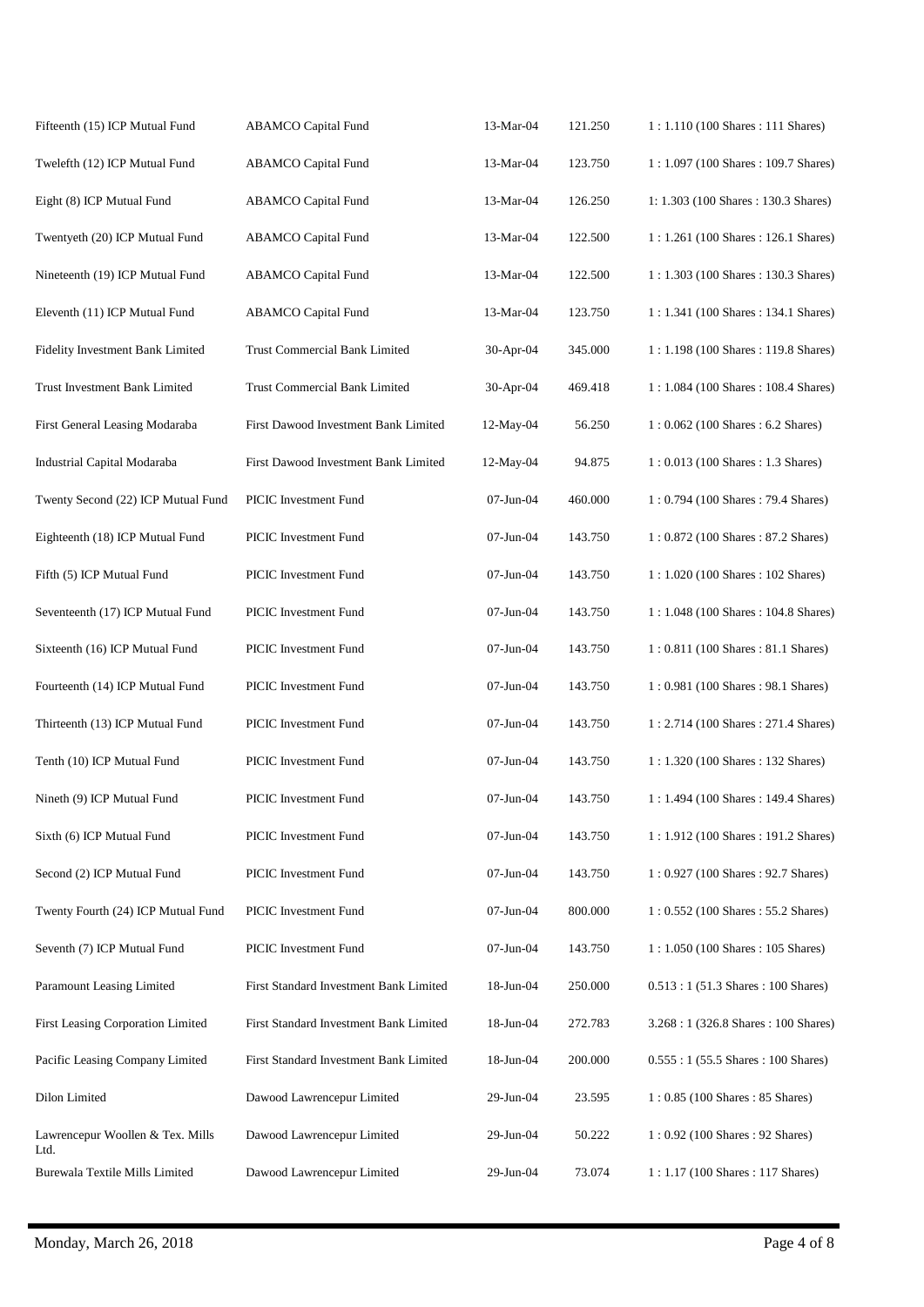| First Hajveri Modaraba               | First Fidelity Leasing Modaraba         | $01$ -Dec-04 | 205.320   | $3.552:1(355.2 \text{ shares}: 100 \text{ shares})$ |
|--------------------------------------|-----------------------------------------|--------------|-----------|-----------------------------------------------------|
| <b>Trust Commercial Bank Limited</b> | <b>Crescent Commercial Bank Limited</b> | $18$ -Oct-04 | 1.000.000 | $1: 0.74$ (100 Shares : 74 Shares)                  |
| Ghandhara Nissan Diesel Limited      | Ghandhara Nissan Limited                | $09-Oct-04$  | 155.358   | $1:2.50(100 \text{ shares}:250 \text{ shares})$     |

*Summary for 'Year' = 2004 (39 detail records)*

### **2005**

| <b>Company Name</b>                | <b>Merged With</b>                        | Date of<br><b>Merger</b> | Paid up<br><b>Capital</b> | <b>Ratio</b>                                                    |
|------------------------------------|-------------------------------------------|--------------------------|---------------------------|-----------------------------------------------------------------|
| First National Modaraba            | First Paramount Modaraba                  | $09$ -Jan- $05$          | 51.800                    | $12:1(1200 \text{ shares}: 100 \text{ shares})$                 |
| Umer Fabrics Limited               | Nishat (Chunian) Ltd. & Nishat Mills Ltd. | $20$ -Jan- $05$          | 240.052                   | $1: 0.051 \& 0.949$ (100 Shares : 5.1)<br>Shares & 94.9 Shares) |
| <b>Ibrahim Leasing Limited</b>     | Allied Bank Limited                       | $31-May-05$              | 251.350                   | $1: 0.73$ (100 Shares: 73 Shares)                               |
| <b>Yusuf Textile Mills Limited</b> | Indus Dyeing & Manufacturing Co. Ltd.     | $23$ -Dec-05             | 64.564                    | $1.22:1(122 \text{ shares}: 100 \text{ shares})$                |
|                                    |                                           |                          |                           |                                                                 |

*Summary for 'Year' = 2005 (4 detail records)*

| 2006                                          |                                         |                          |                           |                                                     |  |
|-----------------------------------------------|-----------------------------------------|--------------------------|---------------------------|-----------------------------------------------------|--|
| <b>Company Name</b>                           | <b>Merged With</b>                      | Date of<br><b>Merger</b> | Paid up<br><b>Capital</b> | <b>Ratio</b>                                        |  |
| Second Tri Star Modaraba                      | First Tri Star Modaraba                 | $10-Apr-06$              | 128.700                   | 1.817: 1 (181.7 Shares: 100 Shares)                 |  |
| <b>ABAMCO</b> Capital Fund                    | <b>UTP Growth Fund</b>                  | $06$ -Jun- $06$          | 2,029.420                 | $0.898072:1(89.8072 \text{ shares}: 100$<br>Shares) |  |
| <b>ABAMCO Stock Market Fund</b>               | <b>UTP Growth Fund</b>                  | 06-Jun-06                | 875.000                   | $0.970229:1(97.0229$ Shares: 100<br>Shares)         |  |
| <b>ABAMCO</b> Growth Fund                     | <b>UTP Growth Fund</b>                  | 06-Jun-06                | 275.625                   | 1.845001:1 (184.5001 Shares: 100)<br>Shares)        |  |
| WORLDCALL Communication Ltd.                  | <b>WORLDCALL Telecom Limited</b>        | 09-Jun-06                | 1,831.702                 | $1:1.42(100 \text{ shares}:142 \text{ shares})$     |  |
| <b>WORLDCALL Broadband Limited</b>            | <b>WORLDCALL Telecom Limited</b>        | 09-Jun-06                | 1,500.000                 | $1:1.09(100 \text{ shares}:109 \text{ shares})$     |  |
| WORLDCALL Multimedia Limited                  | <b>WORLDCALL Telecom Limited</b>        | 09-Jun-06                | 530,000                   | $1:1.27(100 \text{ shares}:127 \text{ shares})$     |  |
| Modaraba Al - Tijarah                         | Modaraba Al - Mali                      | 11-Jul-06                | 75.778                    | 91 Certificates : 2 Certificates                    |  |
| Atlas Investment Bank Limited                 | <b>Atlas Bank Limited</b>               | 26-Jul-06                | 506.024                   | $1:3.14(100 \text{ shares}:314 \text{ shares})$     |  |
| Pakistan Papersack Corporation Ltd.           | Thal Limited                            | 04-Aug-06                | 68.993                    | $3.07:1(307 \text{ shares}:100 \text{ shares})$     |  |
| First Allied Bank Modaraba                    | <b>Allied Bank Limited</b>              | $25-Aug-06$              | 350.000                   | $1: 0.24$ (100 Shares: 24 Shares)                   |  |
| Colony Textile Mills Limited                  | Colony Mills Limited                    | 28-Aug-06                | 250.000                   | 1: 9.50 (100 Shares: 950 Shares)                    |  |
| <b>Union Bank Limited</b>                     | Standard Chartered Bank (Pakistan) Ltd. | 29-Dec-06                | 3,387.505                 | $1:2.50(100 \text{ shares}: 250 \text{ shares})$    |  |
| Jahangir Siddiqui Inv. Bank Ltd.              | JS Bank Limited                         | 30-Dec-06                | 853.125                   | $1:3.24(100 \text{ shares}:324 \text{ shares})$     |  |
| Summary for 'Year' = 2006 (14 detail records) |                                         |                          |                           |                                                     |  |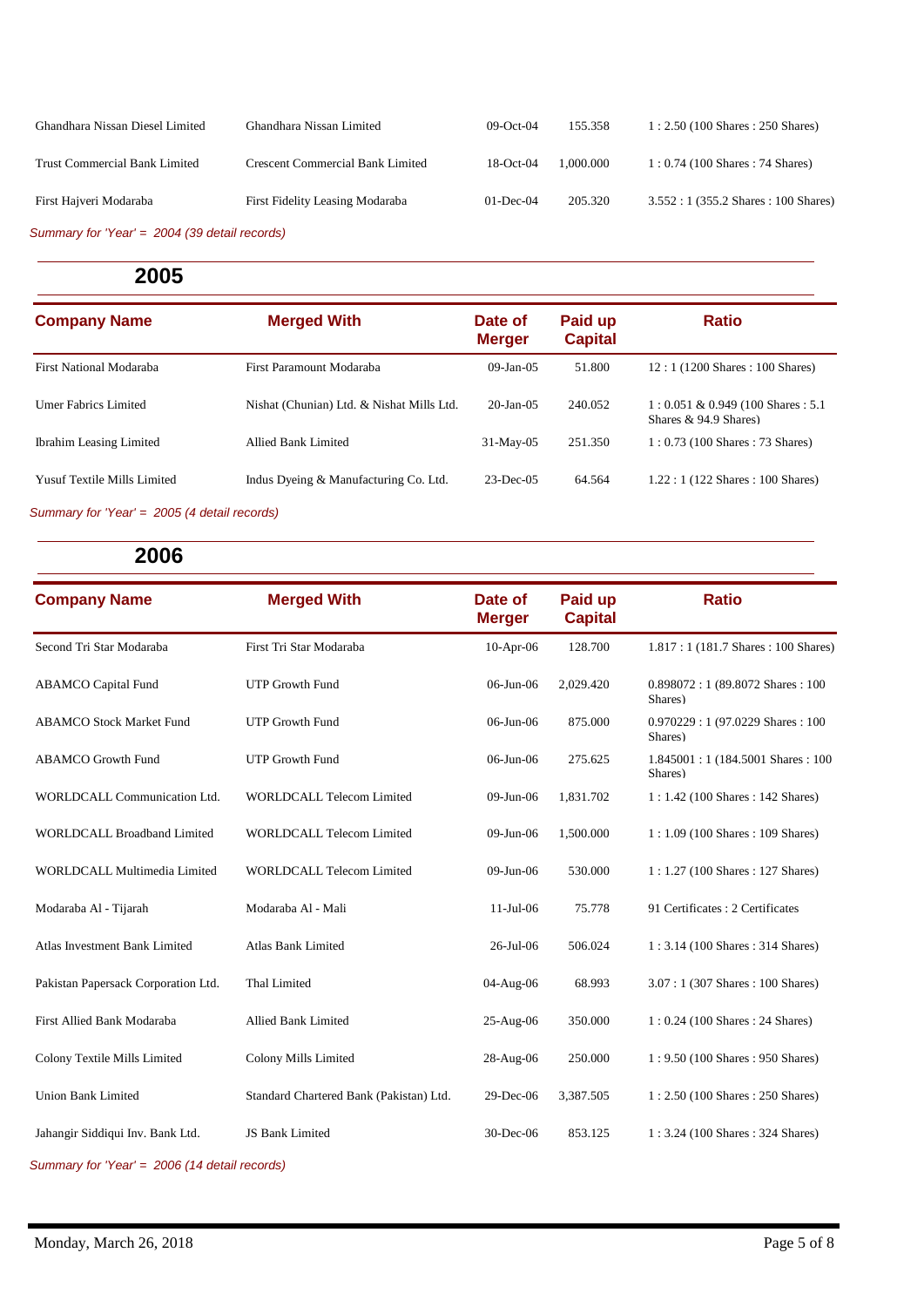## **2007**

| <b>Company Name</b>                              | <b>Merged With</b>                        | Date of<br><b>Merger</b> | Paid up<br><b>Capital</b> | <b>Ratio</b>                                     |
|--------------------------------------------------|-------------------------------------------|--------------------------|---------------------------|--------------------------------------------------|
| Guardian Modaraba                                | B. R. R. International Modaraba           | $25-May-07$              | 244.695                   | $1:1.22(100 \text{ shares}:122 \text{ shares})$  |
| <b>Crescent Standard Investment Bank</b><br>Ltd. | <b>Innovative Housing Finance Limited</b> | $20 - \text{Jul} - 07$   | 1.257.610                 | $1: 0.005$ (200 Shares: 1 Share)                 |
| Dewan Hattar Cement Limited                      | Dewan Cement Limited                      | $22$ -Oct-07             | 2.565.000                 | $1: 0.75$ (100 Shares: 75 Shares)                |
| Suzuki Motorcycles Pakistan Limited              | Pak Suzuki Motor Company Limited          | $29-Oct-07$              | 438.989                   | $21:1(2,100 \text{ shares}: 100 \text{ shares})$ |
| International Housing Finance Limited            | <b>KASB Bank Limited</b>                  | $22-Nov-07$              | 450.000                   | $1:1.30(100 \text{ shares}:130 \text{ shares})$  |

*Summary for 'Year' = 2007 (5 detail records)*

### **2008**

| <b>Company Name</b>                                                                        | <b>Merged With</b>                   | Date of<br><b>Merger</b> | Paid up<br><b>Capital</b> | <b>Ratio</b>                                     |
|--------------------------------------------------------------------------------------------|--------------------------------------|--------------------------|---------------------------|--------------------------------------------------|
| Pakistan Industrial Credit &<br>Investment Corp. Ltd.                                      | NIB Bank Limited                     | $01$ -Jan-08             | 4.152.720                 | $1:3.18(100 \text{ shares}:318 \text{ shares})$  |
| <b>PICIC Commercial Bank Limited</b>                                                       | NIB Bank Limited                     | $01$ -Jan-08             | 2.734.875                 | $1:2.27(100 \text{ shares}:227 \text{ shares})$  |
| Universal Leasing Corporation Limited                                                      | Al-Zamin Leasing Corporation Limited | $06 - Jun - 08$          | 210.000                   | $2.44:1(244 \text{ shares}: 100 \text{ shares})$ |
| Pakistan Slag Cement Industries<br>Limited<br>Summary for 'Year' = 2008 (4 detail records) | Zeal Pak Cement Factory Limited      | $11 - Jun-08$            | 64.000                    | $5:1(500 \text{ shares}: 100 \text{ shares})$    |

## **2009**

| <b>Company Name</b>                                | <b>Merged With</b>            | Date of<br><b>Merger</b> | Paid up<br><b>Capital</b> | <b>Ratio</b>                                    |
|----------------------------------------------------|-------------------------------|--------------------------|---------------------------|-------------------------------------------------|
| International Multi Leasing<br>Corporation Limited | Al-Zamin Leasing Modaraba     | $19$ -Jan-09             | 54.000                    | $1:1(100 \text{ shares}:100 \text{ shares})$    |
| Network Leasing Corporation Limited                | <b>KASB Bank Limited</b>      | $17$ -Feb-09             | 175.000                   | $500:1(500 \text{ shares}:1 \text{Share})$      |
| <b>Automotive Battery Company Limited</b>          | Exide Pakistan Limited        | 04-May-09                | 52.648                    | $9:1(900 \text{ shares}: 100 \text{ shares})$   |
| Orix Investment Bank Limited                       | Orix Leasing Pakistan Limited | $28$ -Oct-09             | 1.089.000                 | $43:1(4300 \text{ shares}: 100 \text{ shares})$ |

*Summary for 'Year' = 2009 (4 detail records)*

| <b>Company Name</b>                  | <b>Merged With</b>                            | Date of<br><b>Merger</b> | Paid up<br><b>Capital</b> | <b>Ratio</b>                                    |
|--------------------------------------|-----------------------------------------------|--------------------------|---------------------------|-------------------------------------------------|
| Al-Zamin Leasing Modaraba            | <b>Invest Capital Investment Bank Limited</b> | $11$ -Jan- $10$          | 308.721                   | $1:2.60(100 \text{ shares}:260 \text{ shares})$ |
| Al-Zamin Leasing Corporation Limited | <b>Invest Capital Investment Bank Limited</b> | $11$ -Jan- $10$          | 496.071                   | $1:2.40(100 \text{ shares}:240 \text{ shares})$ |
| Askari Leasing Limited               | Askari Bank Limited                           | $10-Mar-10$              | 517.402                   | $1.83:1(183 \text{ shares}:100 \text{ shares})$ |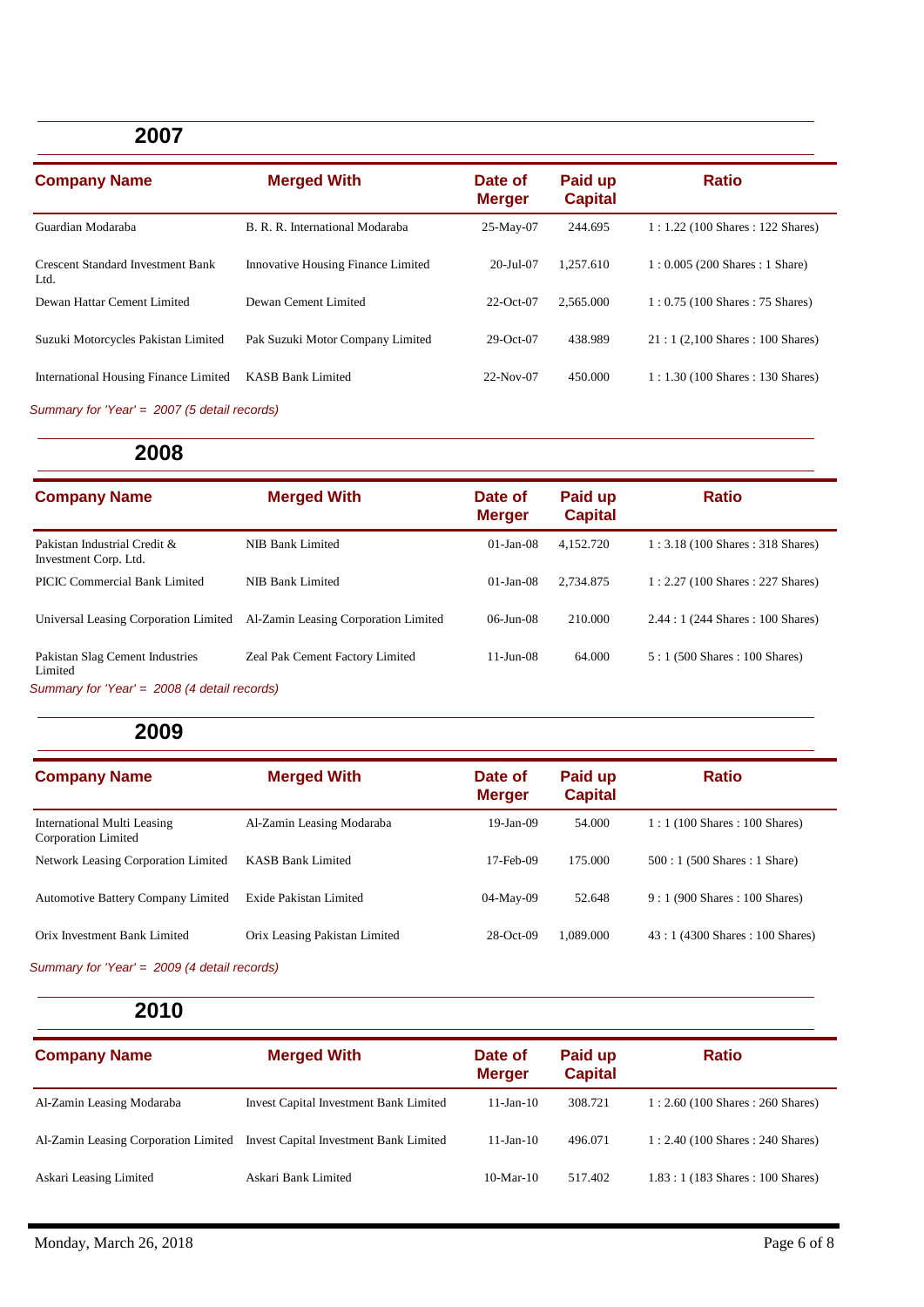*Summary for 'Year' = 2010 (4 detail records)*

**2011**

| <b>Company Name</b>                          | <b>Merged With</b>         | Date of<br><b>Merger</b> | Paid up<br><b>Capital</b> | <b>Ratio</b>                                    |
|----------------------------------------------|----------------------------|--------------------------|---------------------------|-------------------------------------------------|
| The Royal Bank of Scotland Limited           | <b>Faysal Bank Limited</b> | $03$ -Jan-11             | 17.179.814                | $6:1(600 \text{ shares}: 100 \text{ shares})$   |
| Atlas Bank Limited                           | Summit Bank Limited        | $11$ -Jan-11             | 5.001.466                 | $1: 0.45$ (100 Shares : 45 Shares)              |
| MyBank Limited                               | Summit Bank Limited        | $06 -$ Jul-11            | 5.303.582                 | $1:0.80(100 \text{ shares}: 80 \text{ shares})$ |
| Summary for 'Year' = 2011 (3 detail records) |                            |                          |                           |                                                 |

**2012**

| <b>Company Name</b>                         | <b>Merged With</b>             | Date of<br><b>Merger</b> | Paid up<br><b>Capital</b> | <b>Ratio</b>                                  |
|---------------------------------------------|--------------------------------|--------------------------|---------------------------|-----------------------------------------------|
| Azam Textile Mills Limited                  | Saritow Spinning Mills Limited | 21-Feb-12                | 132.750                   | 1.24788 : 1 (124.788 Shares : 100)<br>Shares) |
| Summary for 'Year' = 2012 (1 detail record) |                                |                          |                           |                                               |

**2013**

| <b>Company Name</b>      | <b>Merged With</b>             | Date of<br><b>Merger</b> | Paid up<br><b>Capital</b> | <b>Ratio</b>                       |
|--------------------------|--------------------------------|--------------------------|---------------------------|------------------------------------|
| Mustehkam Cement Limited | Bestway Cement Company Limited | 26-Dec-13 1.292.609      |                           | $1: 0.66$ (100 shares : 66 Shares) |

*Summary for 'Year' = 2013 (1 detail record)*

**2014**

| <b>Company Name</b>  | <b>Merged With</b>           | Date of<br>Meraer | Paid up<br><b>Capital</b> | <b>Ratio</b>                                            |
|----------------------|------------------------------|-------------------|---------------------------|---------------------------------------------------------|
| Colony Mills Limited | Colony Textile Mills Limited | $28$ -May-14      | 2,441.763                 | $1: 0.7916 (100 \text{ shares} : 79.16 \text{ shares})$ |

*Summary for 'Year' = 2014 (1 detail record)*

#### **2015**

| <b>Company Name</b>                | <b>Merged With</b>           | Date of<br><b>Merger</b> | Paid up<br><b>Capital</b> | <b>Ratio</b>                            |
|------------------------------------|------------------------------|--------------------------|---------------------------|-----------------------------------------|
| <b>KASB Bank Limited</b>           | BankIslami Pakistan Limited  | $11-May-15$              | 19,508.616                |                                         |
| Libaas Textile Limited             | Ghani Global Glass Limited   | $26$ -May-15             | 40.000                    | $1: 0.5$ (100 Shares : 50 Shares)       |
| <b>Fazal Textile Mills Limited</b> | Gadoon Textile Mills Limited | $04$ -Dec-15             | 61.875                    | $1: 0.7422$ (100 shares : 74.22 shares) |

*Summary for 'Year' = 2015 (3 detail records)*